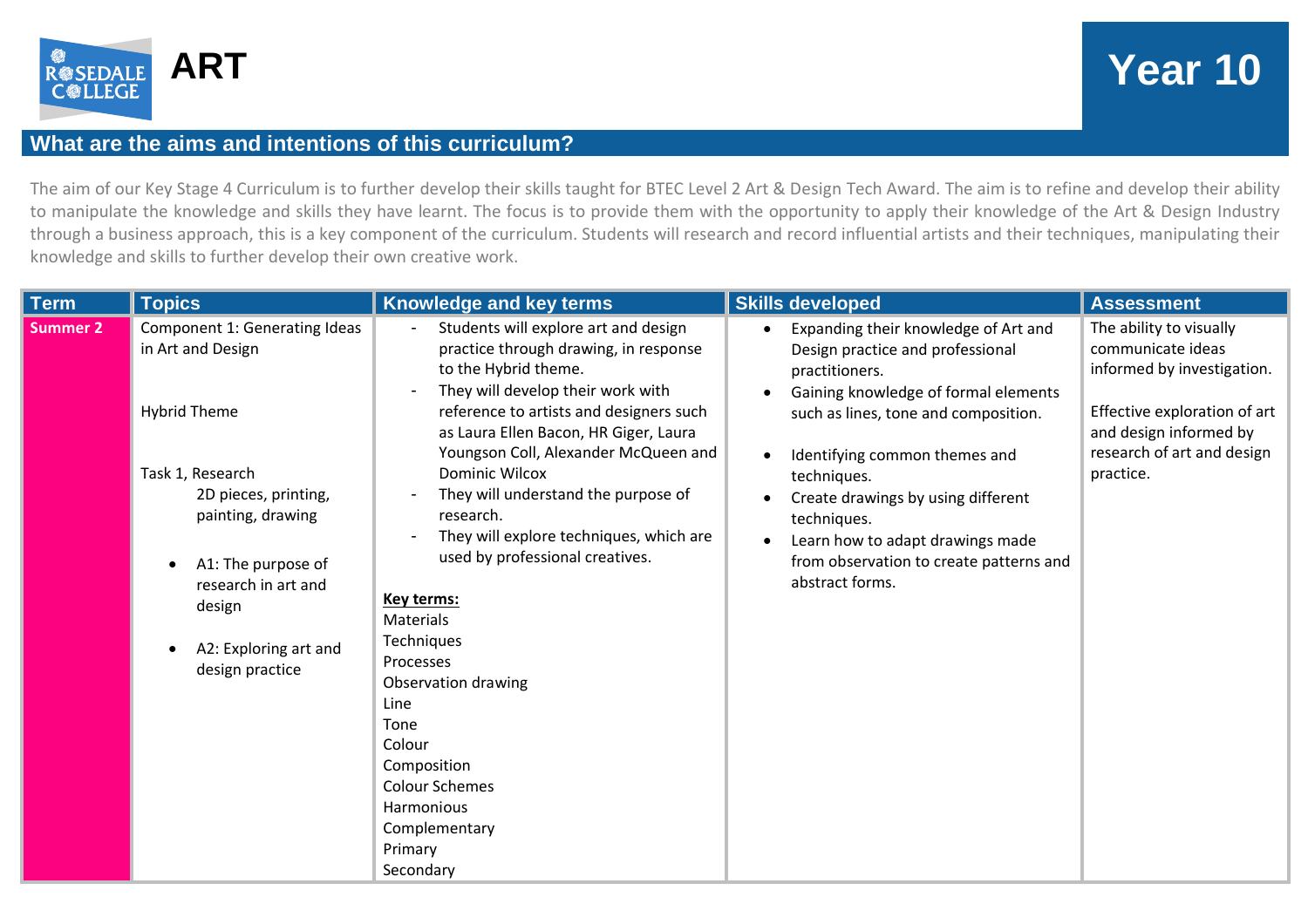| Autumn 1        | Component 1: Generating Ideas<br>in Art and Design<br><b>Hybrid Theme</b><br>Task 1, Research<br>2D pieces, printing,<br>painting, drawing<br>A1: The purpose of<br>$\bullet$<br>research in art and<br>design<br>A2: Exploring art and<br>٠<br>design practice | Researching into the audience to find<br>out their preferences and what type of<br>art and design would inspire them<br>about the idea of Hybrid.<br>Primary and secondary research into<br>objects, culture, materials or the thing<br>that the student will combine into a<br>Hybrid, such as a drawing, photograph<br>or a 3D model.<br>Initial practical responses to the<br>research testing how others have<br>worked<br>Continual annotation reflecting on the<br>student's research progress<br><b>Key Terms:</b><br>Manga drawing<br><b>Materials</b><br>Techniques<br>Processes<br>Observation drawing<br>Line<br>Tone<br>Colour<br>Composition<br><b>Colour Schemes</b><br>Harmonious<br>Complementary<br>Primary<br>Secondary | Students will be able to understand the<br>concept of Hybrid<br>Exploring different ways of representing<br>different objects in respond to the<br>Hybrid theme.<br>Improve their drawing skills, as they will<br>learn new techniques, such as drawing<br>by using ink, mixing different mediums<br>with images and other techniques.<br>Gaining a developed knowledge of<br>materials/techniques, such as tonal<br>drawing, mark making or painting.<br>Generating and communicating art and<br>design ideas, as they will study and<br>complete lots of artist's research.<br>Creating a composition by using some of<br>their old drawings.<br>Students will be more confident to talk<br>about their work or about artist's work<br>Group discussions<br>Students will learn how to draw Manga<br>drawing | To build on your<br>confidence to develop<br>ideas.<br>Generation techniques and<br>ability to visually<br>communicate ideas<br>informed by investigation.<br>Effective exploration of art<br>and design informed by<br>research of art and design<br>practice<br>Creating sufficient<br>amounts of 2D pieces of<br>Art - these should have a<br>high finish. |
|-----------------|-----------------------------------------------------------------------------------------------------------------------------------------------------------------------------------------------------------------------------------------------------------------|-------------------------------------------------------------------------------------------------------------------------------------------------------------------------------------------------------------------------------------------------------------------------------------------------------------------------------------------------------------------------------------------------------------------------------------------------------------------------------------------------------------------------------------------------------------------------------------------------------------------------------------------------------------------------------------------------------------------------------------------|----------------------------------------------------------------------------------------------------------------------------------------------------------------------------------------------------------------------------------------------------------------------------------------------------------------------------------------------------------------------------------------------------------------------------------------------------------------------------------------------------------------------------------------------------------------------------------------------------------------------------------------------------------------------------------------------------------------------------------------------------------------------------------------------------------------|---------------------------------------------------------------------------------------------------------------------------------------------------------------------------------------------------------------------------------------------------------------------------------------------------------------------------------------------------------------|
| <b>Autumn 2</b> | Component 1: Generating Ideas<br>in Art and Design<br>2D pieces, printing,<br>painting, drawing<br>3D Modeling<br><b>Hybrid Theme</b><br>Task 1, Research<br>Task 2, Prototype                                                                                  | Demonstrating the exploration of a<br>range of practical skills in art and<br>design.<br>Evidence of skills development,<br>continual review, which shows testing<br>of specialist materials, techniques and<br>processes.<br>Students will review and refine their<br>work<br>Evidence will be presented in the form                                                                                                                                                                                                                                                                                                                                                                                                                     | Understanding the importance of<br>$\overline{\phantom{a}}$<br>creating a final piece<br>Learn how to create a useful and<br>creative brainstorm to get most of it<br>Students will learn how to decide what<br>to create for the final piece<br>Students will get different options to<br>choose from, poster design, uniform<br>/accessories design, object to be<br>included in the exhibition, interior space<br>for the exhibition or a web page or app<br>for the exhibition.                                                                                                                                                                                                                                                                                                                            | Confidence of ideas<br>development.<br>Generation techniques and<br>ability to visually<br>communicate ideas<br>informed by investigation.<br>Effective exploration of art<br>and design informed by<br>research of art and design<br>practice                                                                                                                |
|                 |                                                                                                                                                                                                                                                                 |                                                                                                                                                                                                                                                                                                                                                                                                                                                                                                                                                                                                                                                                                                                                           |                                                                                                                                                                                                                                                                                                                                                                                                                                                                                                                                                                                                                                                                                                                                                                                                                |                                                                                                                                                                                                                                                                                                                                                               |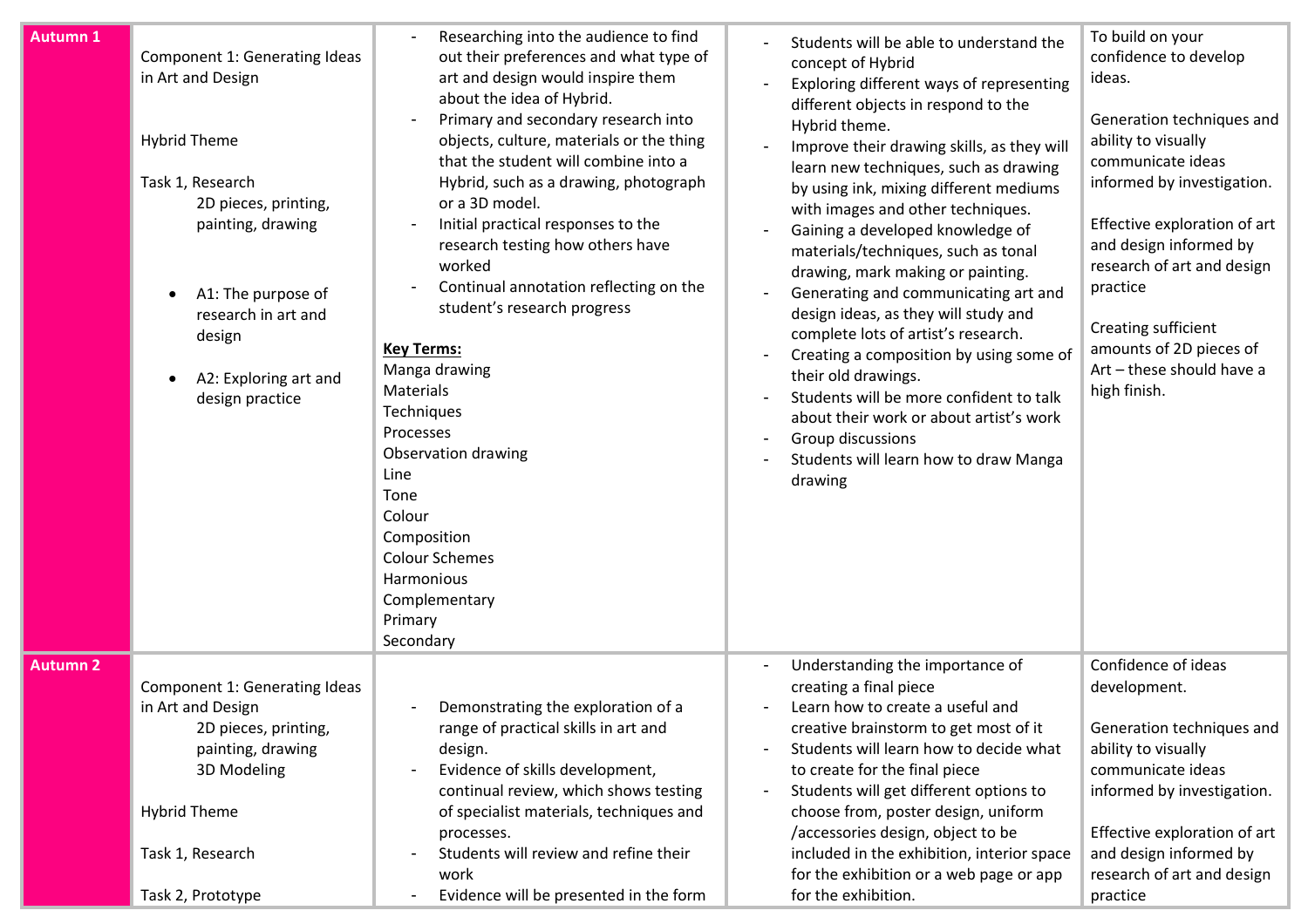|                 | A1: The purpose of<br>research in Art and<br>Design<br>A2: Exploring Art and<br>Design practice                                            | of a sketchbook, a presentation, a<br>portfolio, a blog or worksheets,<br>depending on the relevance to the<br>discipline and sector.<br>Students will illustrate processes using a<br>combination of techniques such as<br>comparisons, diagrams, drawings,<br>images and annotation.<br>Key terms:<br>evidence<br>Draft<br>Prototype<br>Review<br>Health and safety<br>Hazard<br>Risk | Understanding different types of<br>posters and the key elements of poster<br>design, font size and colour, headings<br>and the message behind the poster.                                                                                                                                                                                                                                                                                                                                                                                                                                                                                                                                                                                                                                             | Creating a sufficient<br>amount of 2D pieces of<br>work.                                                                          |
|-----------------|--------------------------------------------------------------------------------------------------------------------------------------------|-----------------------------------------------------------------------------------------------------------------------------------------------------------------------------------------------------------------------------------------------------------------------------------------------------------------------------------------------------------------------------------------|--------------------------------------------------------------------------------------------------------------------------------------------------------------------------------------------------------------------------------------------------------------------------------------------------------------------------------------------------------------------------------------------------------------------------------------------------------------------------------------------------------------------------------------------------------------------------------------------------------------------------------------------------------------------------------------------------------------------------------------------------------------------------------------------------------|-----------------------------------------------------------------------------------------------------------------------------------|
| Spring 1        | Component 1: Generating Ideas<br>in Art and Design<br><b>Hybrid Theme</b><br>Task 2, Prototype<br>A2: Exploring Art and<br>Design practice | Focusing on creating a final piece and<br>finishing the sketchbook<br><b>Key terms:</b><br>Prevention<br>Graphic design<br>Software<br>Sewing<br>Material<br>Techniques<br>Process                                                                                                                                                                                                      | Learning how to use text on clothes, if<br>they would like to design a uniform.<br>Learning about small things that could<br>fail the design if it was a uniform, such<br>as the weight and size of the piece.<br>Learning about the different options of<br>designing an object to be included in the<br>exhibition, such as art installation, a<br>sculpture, a painting, a textiles piece or<br>a mixed medium piece.<br>Learning the key elements of space<br>design, such as the size of the space,<br>colours, materials, floor materials, walls,<br>lighting and objects to include, such as<br>shelves or chairs.<br>Learning how to improve the finishing of<br>the product.<br>Learning how to create a creative<br>sketchbook that will include everything<br>needed to reach the criteria. | Creating a 3D model.<br>Finished model must reach<br>the grading criteria.<br>Submission of a creatively<br>developed sketchbook. |
| <b>Spring 2</b> | Component 2, Develop Practical<br>Skills in Art and Design                                                                                 | Producing a book cover for 'VEE' a new<br>Vegan Cookbook, this is for young<br>adults.                                                                                                                                                                                                                                                                                                  | Learn new skills, such as making sewn<br>vegetables, collaged or printed desserts,<br>experimental photographic still life,                                                                                                                                                                                                                                                                                                                                                                                                                                                                                                                                                                                                                                                                            | Effective exploration of art<br>and design informed by<br>research of art and design                                              |